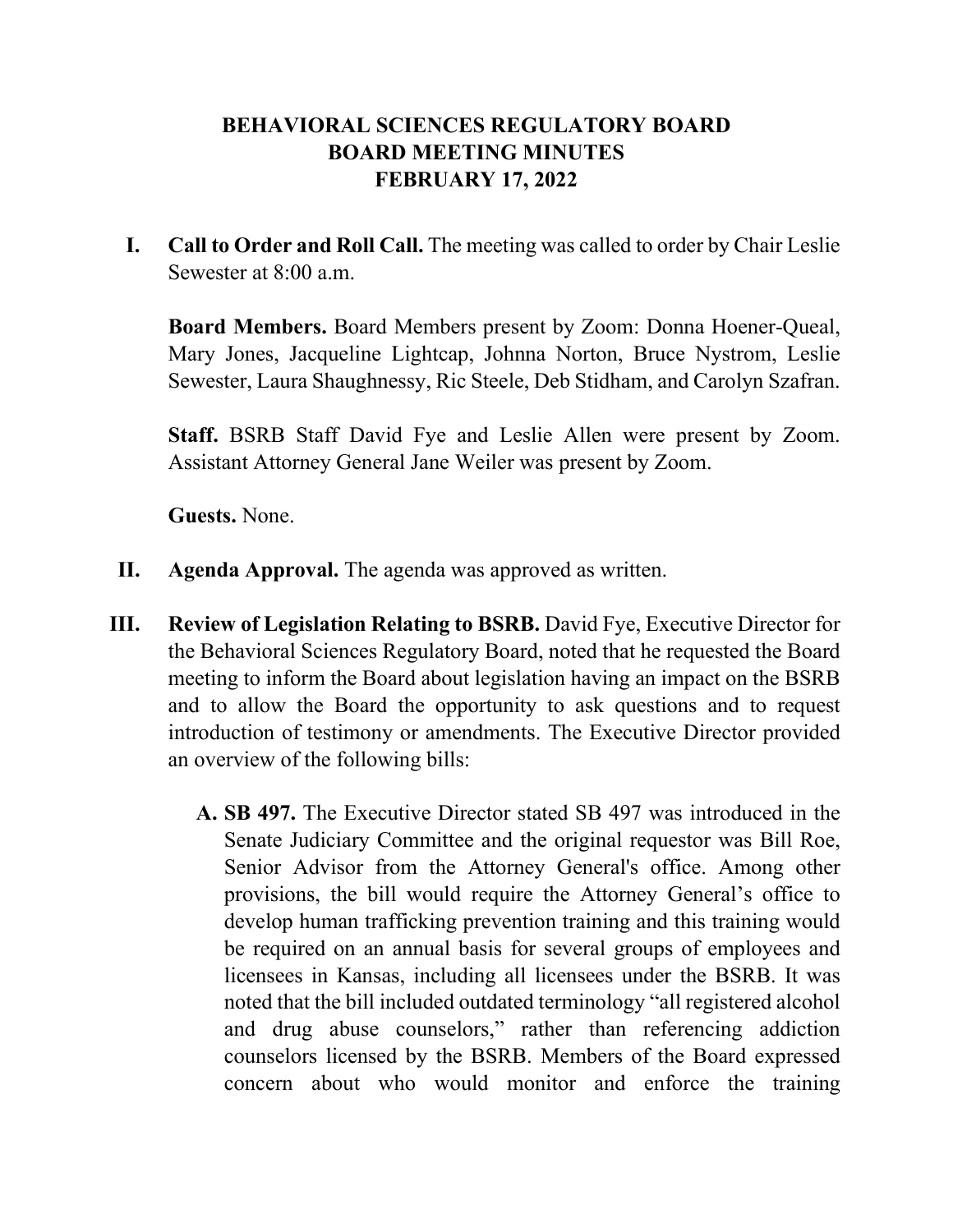requirement, whether one hour would be enough time for adequate training on this topic, and the price for this training. Board members also noted that requiring this additional training in a statute outside of the BSRB statutes would create a fragmented system of requirements for practitioners and would make it difficult for licensees to identify all requirements. It was noted the agency received no notice and was not contacted about this proposed requirement of yearly training for the over 13,000 licensees under the agency and Board members noted that a voluntary training would be more effective at serving a helpful purpose. As SB 497 has already received a hearing, the Board requested an amendment be pursued to remove BSRB licensees from the bill for the concerns referenced. If the bill moves forward including BSRB licensees, outdated references to certain licensees should be corrected. If the bill is passed out of Committee and licensees for the BSRB continue to be included in the bill, the Board requests the Executive Director submit testimony at future House Committee hearings on this bill, raising the concerns noted by the Board.

**B. HB 2672.** The Executive Director stated HB 2672 was introduced by Representative Bill Rhiley and would create the Open Borders for Kansas Jobs Act. The bill would change reciprocity statutes for several occupational professions, but the social work profession was the only profession under the BSRB included in the bill. For the social work profession, the bill would remove the BSRB's discretionary authority in reviewing applicants, as the bill mandates the Board issue a license to Social Work applicants who hold a certificate or license to practice in a jurisdiction with substantially equivalent requirements for obtaining that certificate or license. The bill strikes a current statutory requirement that applicants must have an absence of serious disciplinary actions and strikes existing requirements for bachelor level and master's level applicants to have practiced in that jurisdiction for 48 of the last 54 months prior to applying for licensure. Additionally, the bill removes the current requirement for bachelor level social workers to have completed a baccalaureate degree in social work from a regionally accredited university; for master's level social workers to have completed a master's degree in social work from a regionally accredited university; and for clinical social workers to have met the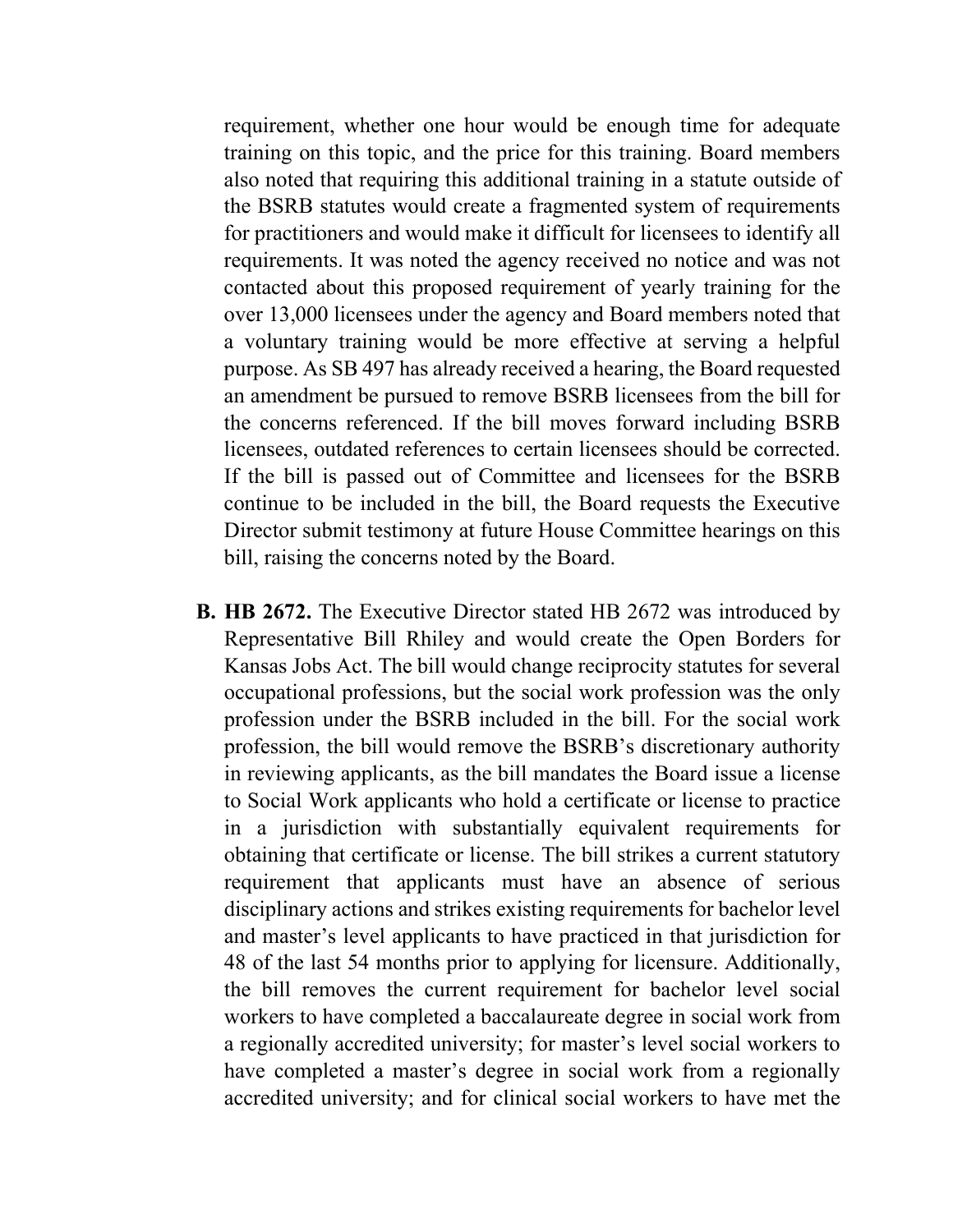requirements for the master's level social work license and the requirement to demonstrate competence to diagnose and treat mental disorders. Board members expressed concerns about the ability for the Board to fulfil the public protection of the agency if these changes were made to the social work reciprocity statutes. The Board requests the Executive Director submit testimony opposing these changes for the social work profession, if the bill is scheduled for a hearing in a House Committee.

- **C. HB 2552.** The Executive Director stated HB 2552 creates new Kansas Tele-Health Advisory Committee for establishing standards for telemedicine, outlines membership for the Committee and duties, and changes regulations regarding distant sites or private locations. The bill does not include a representative from the BSRB as part of the Committee. The Board requests the Executive Director offer testimony if the bill receives a hearing and the Board requests the Executive Director request an amendment to add at least one member representing the BSRB on the Committee.
- **D. Substitute for SB 34.** The Executive Director noted the original version of SB 34 would have set a 5-year sunset on all existing regulations for state agencies and would have required any new regulations to sunset 5 years after being introduced. The bill would have required agencies to put regulatory language into statutes if they wished the provisions to continue after the 5-year sunset. This bill received a hearing last year by the Senate Committee on Federal and State Affairs, but the bill was not worked by the Committee or voted out of the Committee. Unexpectedly, earlier this week, the Committee worked the bill and changed it so substantially that it is now a substitute bill. After making changes, the Senate Committee voted the bill favorably for passage as a substitute bill. The Executive Director noted the new version of the bill would require each state agency to submit a report to the Joint Committee on Administrative Rules and Regulations on a schedule defined in the bill. Agencies would need to include in the report an analysis of each regulation, noting if the regulation was necessary to implement law or if the regulation should be revoked. Jane Weiler, Assistant Attorney General, noted that this bill is linked to an